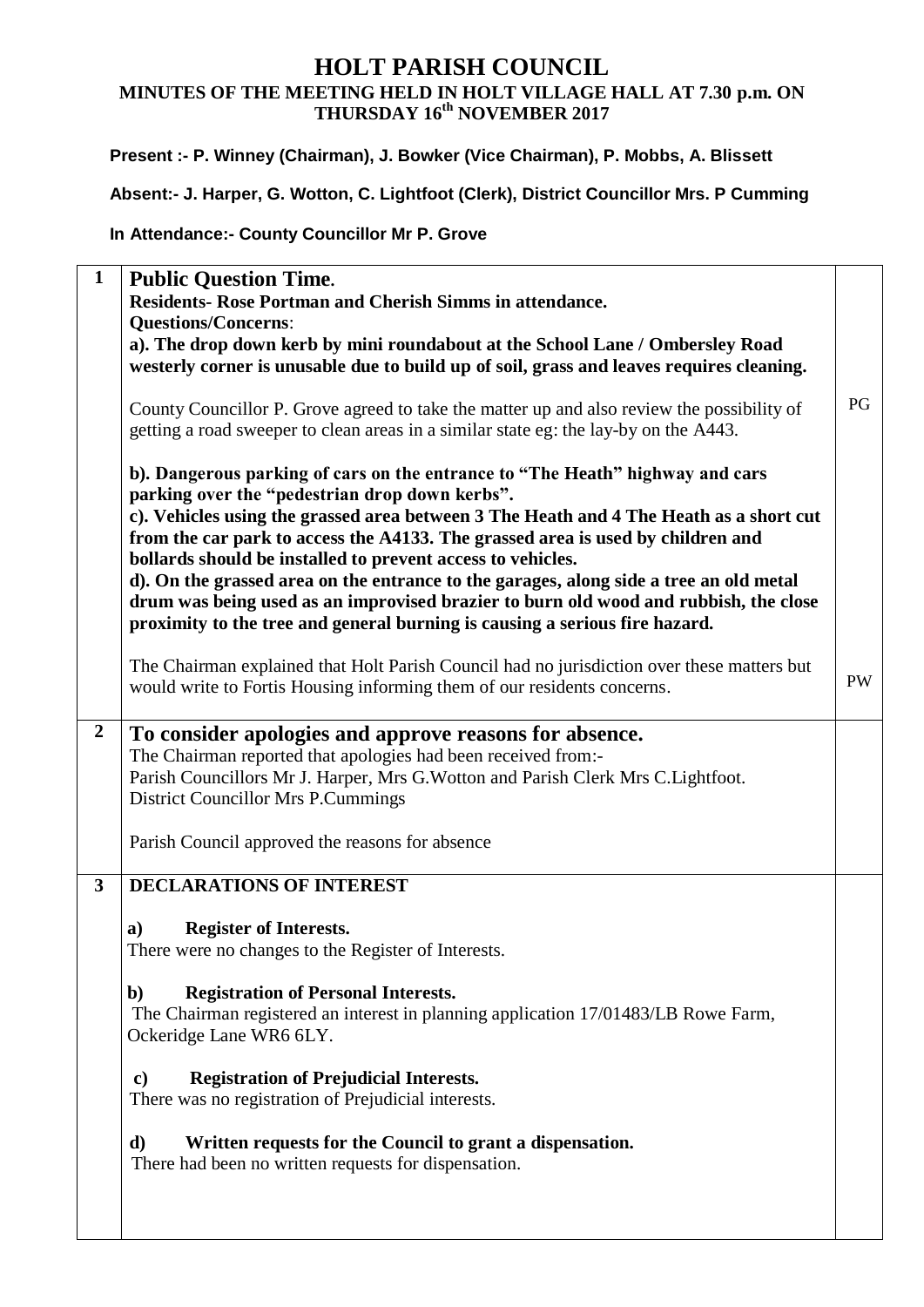### **4 County and District Councillors reports for information.**

*County Councillor Mr P. Grove provided the Clerk with a summary of the items discussed in his report. The main matters of note were:-*

#### **a) The Worcestershire Rail Investment Strategy was approved**

Outlines the priorities for rail development in the county, with great emphasis on the new Parkway station to be opened in the winter of 2018/19 and achieving two trains per hour from Worcester to Paddington.

### **b) Revised Local Transport Plan (LTP4) was approved**

Outlines all the possible transport improvements across the county to be considered between now and 2031. Priorities given for completion as funds become available.

### **c) New Road, Worcester**

Estimated works will commence middle of January (2018) for 6 weeks. New Road is to be raised by 12 -18 inches.

**d) League Tables show Worcestershire Schools Performing above National Average** Most Worcestershire schools are performing above the national average, according to recently-published league tables.

### **e) New "Travel Wallet"for Passengers with Disabilities**

The credit card-sized folder allows passengers to organise tickets and travel passes, with transparent sleeves to display cards detailing their accessibility needs that can be shown to bus drivers or ticket staff.

### **f) Velo Birmingham Bike Event**

County officers and relevant councillors will by the middle of November decide whether to permit the event to go ahead in subsequent years and, if so, whether the route might be modified to minimise disruption and loss of business.

### **g) Winter Road Salt**

The seasons of icy roads are now with us. The depots are stocked with over 15,000 tonnes of salt, including reserve amounts in the event of an unusually harsh winter.

### **h) Full business case to be submitted on local fire governance**

Police and Crime Commissioner John Campion is submitting a full business case to government around taking on the governance of local fire services, in a bid to improve public safety and safe guard vital services.

*District Councillor Mrs P. Cumming absent but submitted the following apology and report to the members (which was circulated to the members retrospectively on 18/11 by Parish Clerk).*

#### **Movement towards the fortnightly refuse collection from next April.**

The trial with a number of households across the District has been continuing and some small issues have arisen which are being remedied. A letter will be going out to households in the New Year explaining the details, There has been an issue with those houses that cannot be serviced by the wheelie bins due to access problems and are currently on the black sack collection.

It is planned to try to reduce the number in this position, but it was proposed that such properties were restricted to having three black sacks collected each fortnight. I objected to this level on the basis that such properties were being unfairly treated and it is now agreed that the number will increase to four, which is effectively the same number that will fit in a wheelie bin.

There will be no restriction on the number of cherry sacks, to encourage recycling.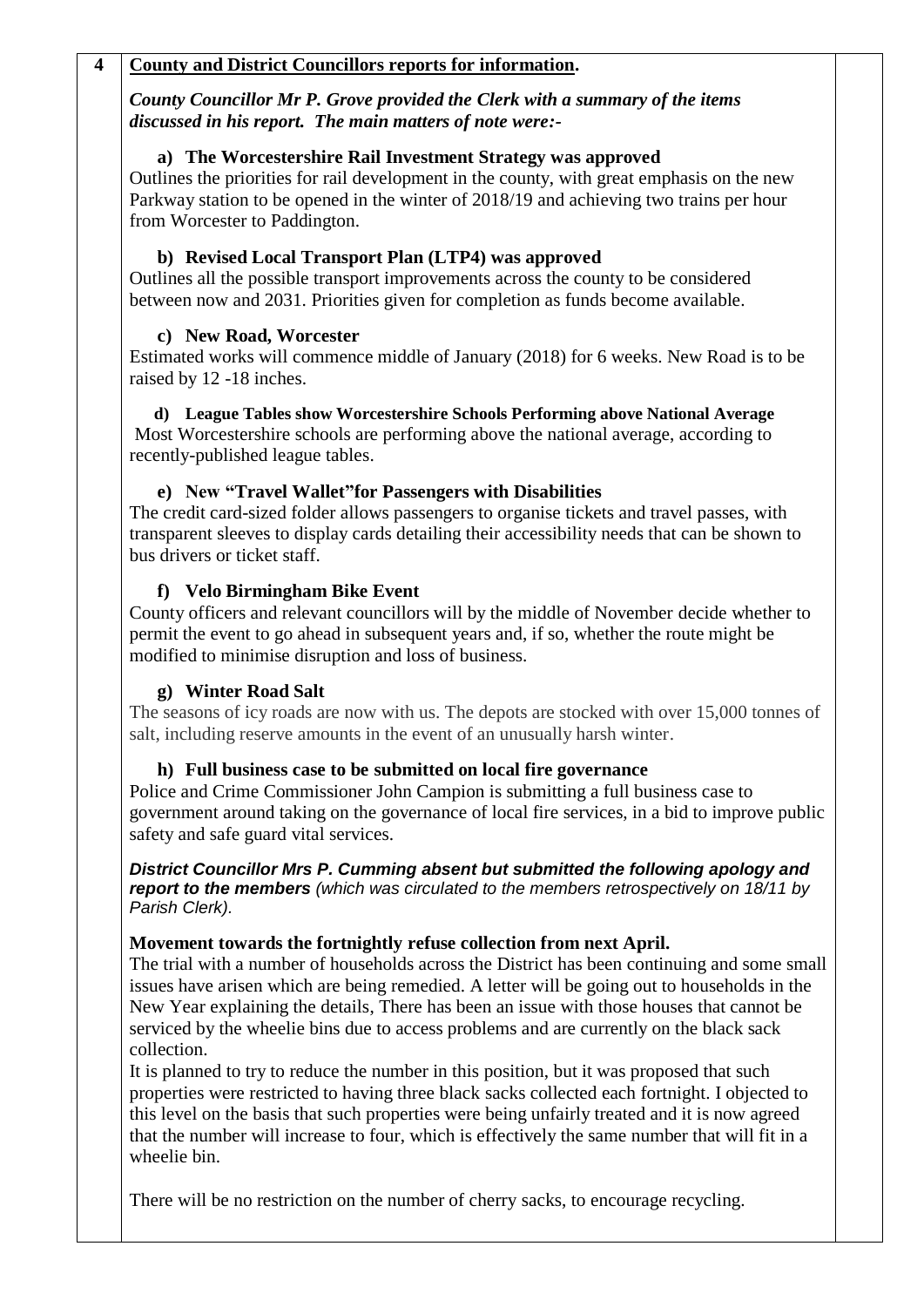| 5 <sup>5</sup> | TO APPROVE THE MINUTES OF THE MEETING OF HOLT PARISH COUNCIL<br>HELD ON 19th October 2017.                                                                                                                                                                                                                                                                                                                                                                                                                                                                                                          |                 |
|----------------|-----------------------------------------------------------------------------------------------------------------------------------------------------------------------------------------------------------------------------------------------------------------------------------------------------------------------------------------------------------------------------------------------------------------------------------------------------------------------------------------------------------------------------------------------------------------------------------------------------|-----------------|
|                | The minutes of the Meeting of Holt Parish Council held on Thursday 19th October 2017 were<br>approved by Parish Council.                                                                                                                                                                                                                                                                                                                                                                                                                                                                            |                 |
|                | The minutes were signed by the Chairman as a true record.                                                                                                                                                                                                                                                                                                                                                                                                                                                                                                                                           |                 |
| 6              | <b>PROGRESS REPORTS</b>                                                                                                                                                                                                                                                                                                                                                                                                                                                                                                                                                                             |                 |
|                | Millennium Green grant funding – progress report.<br>a)<br>Letter sent to the Chairman of Millennium Green Trust outlining the new financial<br>arrangement including cessation of the £1000 annual grant to the Millennium Green Trust.                                                                                                                                                                                                                                                                                                                                                            |                 |
|                | Holt Parish Definitive maps – progress report.<br>$\mathbf{b}$<br>Nothing to report                                                                                                                                                                                                                                                                                                                                                                                                                                                                                                                 |                 |
|                | Holt Churchyard project completion – progress report<br>c)<br>The Chairman presented the final phase of our project, the budgeted cost for the bench seat<br>and installation is:-                                                                                                                                                                                                                                                                                                                                                                                                                  |                 |
|                | Metal Bench seat £990 + Installation £220 + Postcrete £30 = Total £1240                                                                                                                                                                                                                                                                                                                                                                                                                                                                                                                             |                 |
|                | Vacancy for Lengthsman - progress report.<br>d)<br>The Chairman reported that Mr Andrew Jobson had now declined the post of Lengthsman to<br>the Parish. Without adequate training he felt he was unable to complete the required tasks and<br>obtain suitable insurance.<br>The Chairman requested that the position should be re-advertised on Holt notice boards and                                                                                                                                                                                                                             | <b>PW</b><br>CL |
|                | Parish magazine.                                                                                                                                                                                                                                                                                                                                                                                                                                                                                                                                                                                    |                 |
|                | Vacancy for Parish Councillor - progress report<br>e)<br>The Chairman reported that we not been able to advertise/fill the position currently due to<br>the Council regulations relating to Councillors resigning with a possible grievance,<br>allowing time for any such grievance to be addressed in accordance to the rules.<br>Parish Clerk to advise when we can do so.                                                                                                                                                                                                                       | <b>PW</b><br>CL |
|                | Defibrillator refresher training – progress report.<br>f<br>Parish Councillor P.Mobbs reported that he had been in touch with Mike Partridge<br>(who is responsible for the Shrawley Defibrillators) and we agreed it would be mutually<br>beneficial to hold a joint training session in January. We contacted Diane Pearson of<br>West Midlands Ambulance Service and she has agreed to run a session on:-<br>Saturday the 20 <sup>th</sup> January 2018 at 10:30am. at Shrawley village hall.<br>Parish Councillor G. Wotton is now assisting in with the weekly checks on our<br>defibrillator. |                 |
|                | Dropped kerb to Broomfields - progress report.<br>g)<br>Nothing to new to report                                                                                                                                                                                                                                                                                                                                                                                                                                                                                                                    |                 |
|                | $\mathbf{h}$<br>Divisional grant funding - progress report<br>Afyter discussion with the Chairman County Councillor Mr P. Grove has confirmed he<br>would support the Holt Church Graveyard project with £1000, to be made available this<br>financial year. This is in addition to the already committed £1000 for the Wildgoose project<br>and the £500 for the Millennium Green.                                                                                                                                                                                                                 |                 |
|                | <b>Project to Refurbish Parish Benches.</b><br>$\mathbf{i}$<br>It was considered the refurbishment of the 2 benches was really worthwhile and the third<br>bench should now be done. The Chairman agreed to arrange it with Mr. Andrew Jobson.                                                                                                                                                                                                                                                                                                                                                      | <b>PW</b>       |